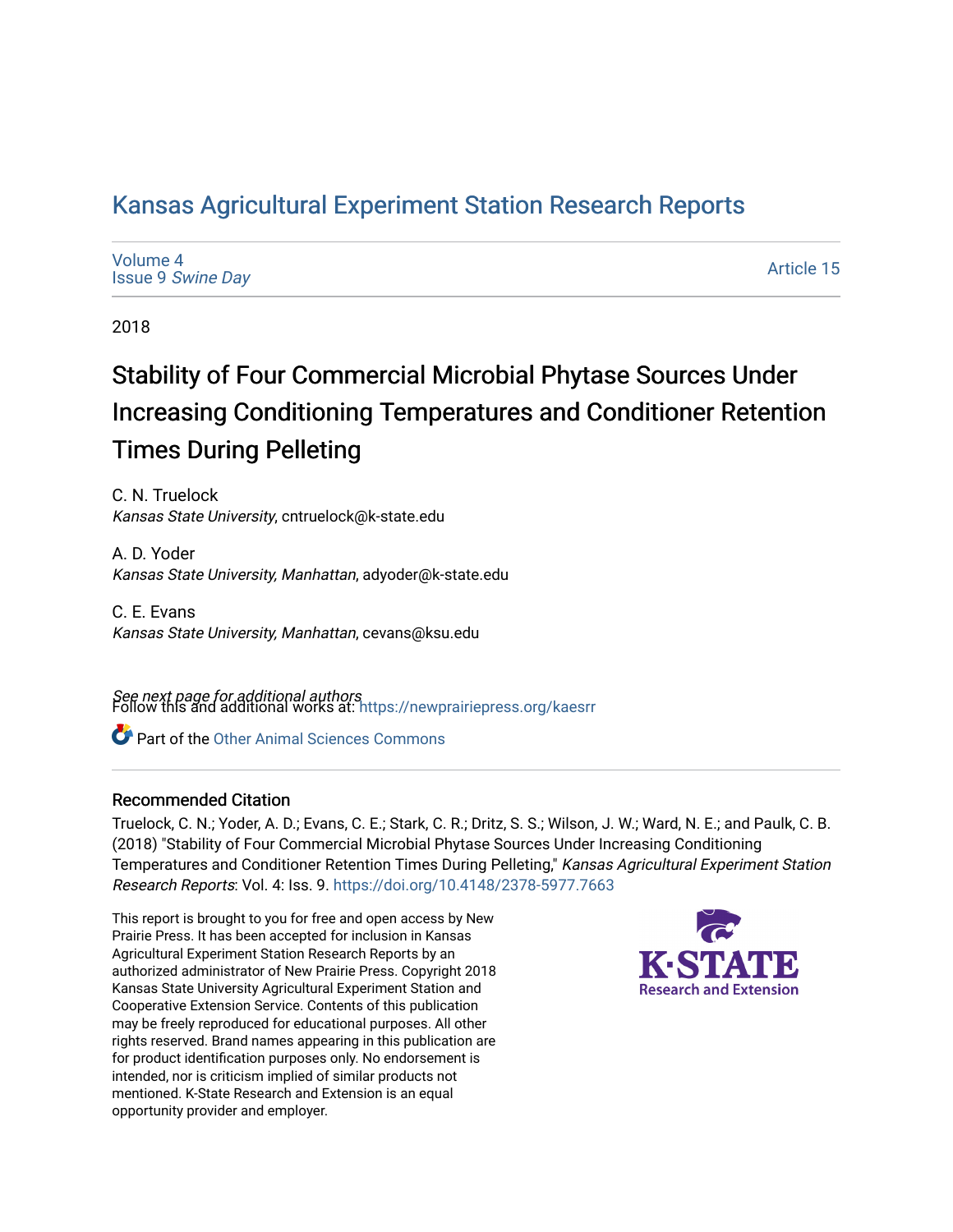# Stability of Four Commercial Microbial Phytase Sources Under Increasing Conditioning Temperatures and Conditioner Retention Times During Pelleting

## **Abstract**

This experiment was designed to evaluate the effects of conditioning temperature and retention time on the stability of 4 commercially available microbial phytases in a corn soybean meal diet. Treatments were arranged in a  $4 \times 3 \times 2$  factorial of phytase source (A, B, C, and D), conditioning temperature (180, 190, and 200°F), and conditioner retention time (30 and 60 s). Diets were formulated to release 0.15% phosphorus. A total of 5 mash samples from each treatment were analyzed for phytase. Diets were pelleted via steam conditioning (10 × 55 in. Wenger twin staff pre-conditioner, Model 150) using a 30-horsepower pellet mill (1012-2 HD Master Model, California Pellet Mill) with a 3/16 × 2 in. pellet die. Production rate was set at 10 lb/min, approximately 30% of the rated throughput for the pellet mill. All treatments were replicated on 3 separate days. Retention time was randomized within day and phytase sources were randomized within retention time. Pellets were collected after the die and cooled for 10 min. Five cooled pellet samples per treatment per day were analyzed for phytase. Data were analyzed using the GLIMMIX procedure in SAS 9.4, with pelleting run as the experimental unit and day as the blocking factor.

There was no evidence for a source × conditioning temperature × retention time interaction for hot pellet temperature or phytase stability. Increasing conditioning temperature (180, 190, and 200°F) increased (quadratic,  $P < 0.03$ ) hot pellet temperature (203, 208, and 211°F, respectively). There was no evidence of difference in hot pellet temperature due to retention time. There was a phytase source × conditioning temperature interaction ( $P = 0.01$ ) for phytase stability. At conditioning temperatures of 180, 190, and 200°F, phytase stabilities were 33.7, 17.5, and 16.3% for A; 13.0, 8.3, and 9.0% for B; 24.2, 11.2, and 11.8% for C; and 20.7, 11.5, and 9.7% for D; respectively. At conditioning temperatures of 180 and 190°F, phytase A had greater ( $P < 0.05$ ) stability compared to all other sources. At 200°F, there was no evidence of difference between phytase A and C stability, but stability of phytase A was greater ( $P < 0.05$ ) than phytase B and D. Phytase stability of B was less ( $P < 0.05$ ) than that of the other sources when pelleted at 180°F. When pelleted at a conditioning temperature of 200°F, phytase stability was similar between phytase B, C, and D. There was no evidence of difference in phytase stability due to retention time.

Microbial phytase stability was reduced by increasing conditioning temperature, although the amount of reduction was dependent on phytase source. Additionally, a maximum phytase stability of 33% was observed with the equipment used in this study, indicating severe consequences of achieving hot pellet temperatures above 200°F.

## Keywords

conditioner temperature, pelleting, phytase stability, retention time

## Creative Commons License



This work is licensed under a [Creative Commons Attribution 4.0 License](https://creativecommons.org/licenses/by/4.0/).

## Cover Page Footnote

Appreciation is expressed to DSM Nutritional Products for partial financial support of this project.

## Authors

C. N. Truelock, A. D. Yoder, C. E. Evans, C. R. Stark, S. S. Dritz, J. W. Wilson, N. E. Ward, and C. B. Paulk

This nursery pig nutrition and management is available in Kansas Agricultural Experiment Station Research Reports: <https://newprairiepress.org/kaesrr/vol4/iss9/15>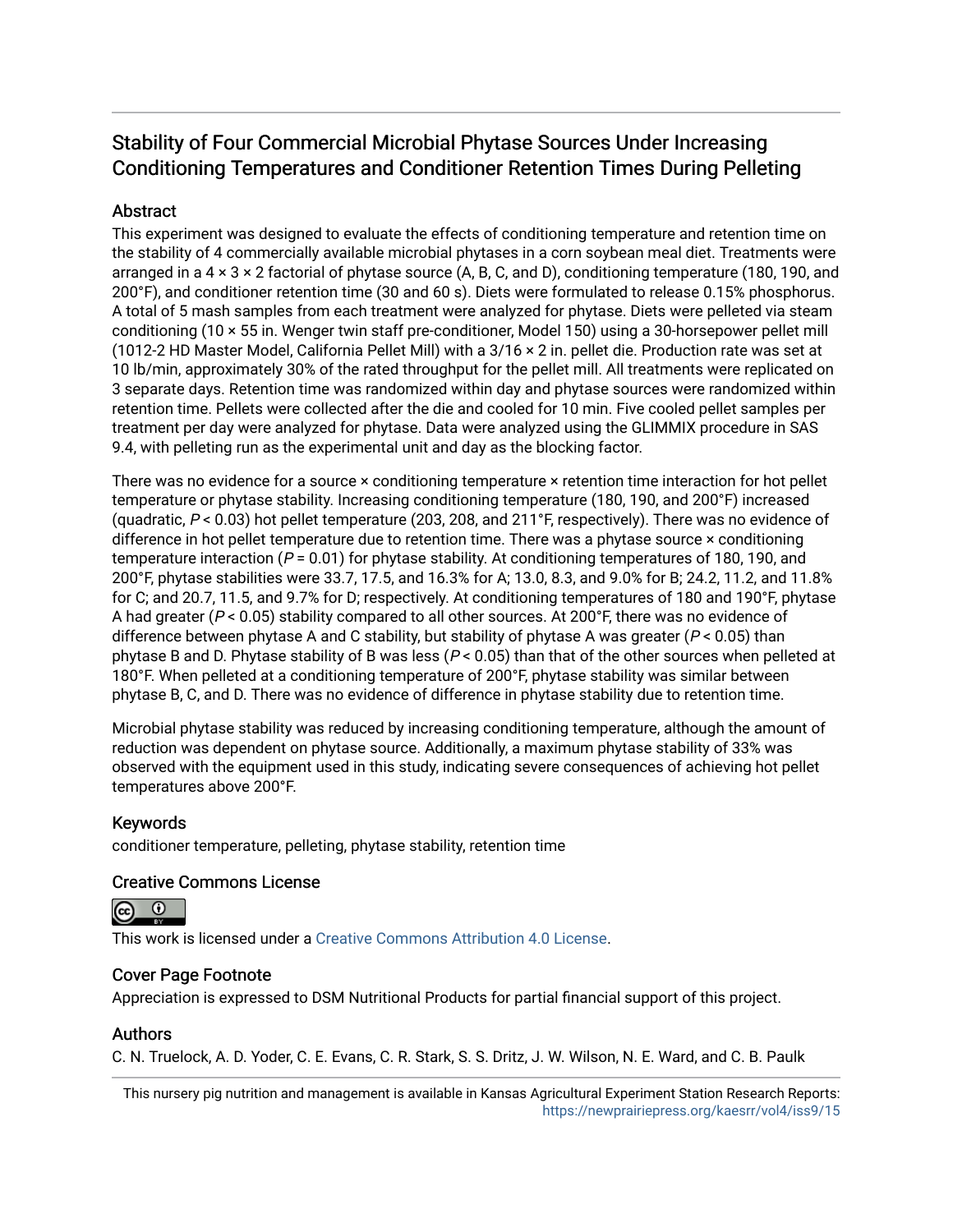



# Stability of Four Commercial Microbial Phytase Sources Under Increasing Conditioning Temperatures and Conditioner Retention Times During Pelleting<sup>1</sup>

*C.N. Truelock,2 A.D. Yoder,2 C.E. Evans,2 C.R. Stark,2 S.S. Dritz,3 J.W. Wilson,4 N.E. Ward,*<sup>4</sup>  *and C.B. Paulk2*

## Summary

This experiment was designed to evaluate the effects of conditioning temperature and retention time on the stability of 4 commercially available microbial phytases in a cornsoybean meal diet. Treatments were arranged in a  $4 \times 3 \times 2$  factorial of phytase source (A, B, C, and D), conditioning temperature (180, 190, and 200°F), and conditioner retention time (30 and 60 s). Diets were formulated to release 0.15% phosphorus. A total of 5 mash samples from each treatment were analyzed for phytase. Diets were pelleted via steam conditioning  $(10 \times 55)$  in. Wenger twin staff pre-conditioner, Model 150) using a 30-horsepower pellet mill (1012-2 HD Master Model, California Pellet Mill) with a  $3/16 \times 2$  in. pellet die. Production rate was set at 10 lb/min, approximately 30% of the rated throughput for the pellet mill. All treatments were replicated on 3 separate days. Retention time was randomized within day and phytase sources were randomized within retention time. Pellets were collected after the die and cooled for 10 min. Five cooled pellet samples per treatment per day were analyzed for phytase. Data were analyzed using the GLIMMIX procedure in SAS 9.4, with pelleting run as the experimental unit and day as the blocking factor.

There was no evidence for a source  $\times$  conditioning temperature  $\times$  retention time interaction for hot pellet temperature or phytase stability. Increasing conditioning temperature (180, 190, and 200°F) increased (quadratic, *P* < 0.03) hot pellet temperature (203, 208, and 211°F, respectively). There was no evidence of difference in hot pellet temperature due to retention time. There was a phytase source × conditioning temperature interaction  $(P = 0.01)$  for phytase stability. At conditioning temperatures of 180, 190, and 200°F, phytase stabilities were 33.7, 17.5, and 16.3% for A; 13.0, 8.3, and 9.0%

<sup>&</sup>lt;sup>1</sup>Appreciation is expressed to DSM Nutritional Products for partial financial support of this project. 2 Department of Grain Science and Industry, College of Agriculture, Kansas State University, Manhattan, KS.

<sup>3</sup> College of Veterinary Medicine, Kansas State University, Manhattan, KS. 4 DSMNutritional Products, Parsippany, NJ.

Kansas State University Agricultural Experiment Station and Cooperative Extension Service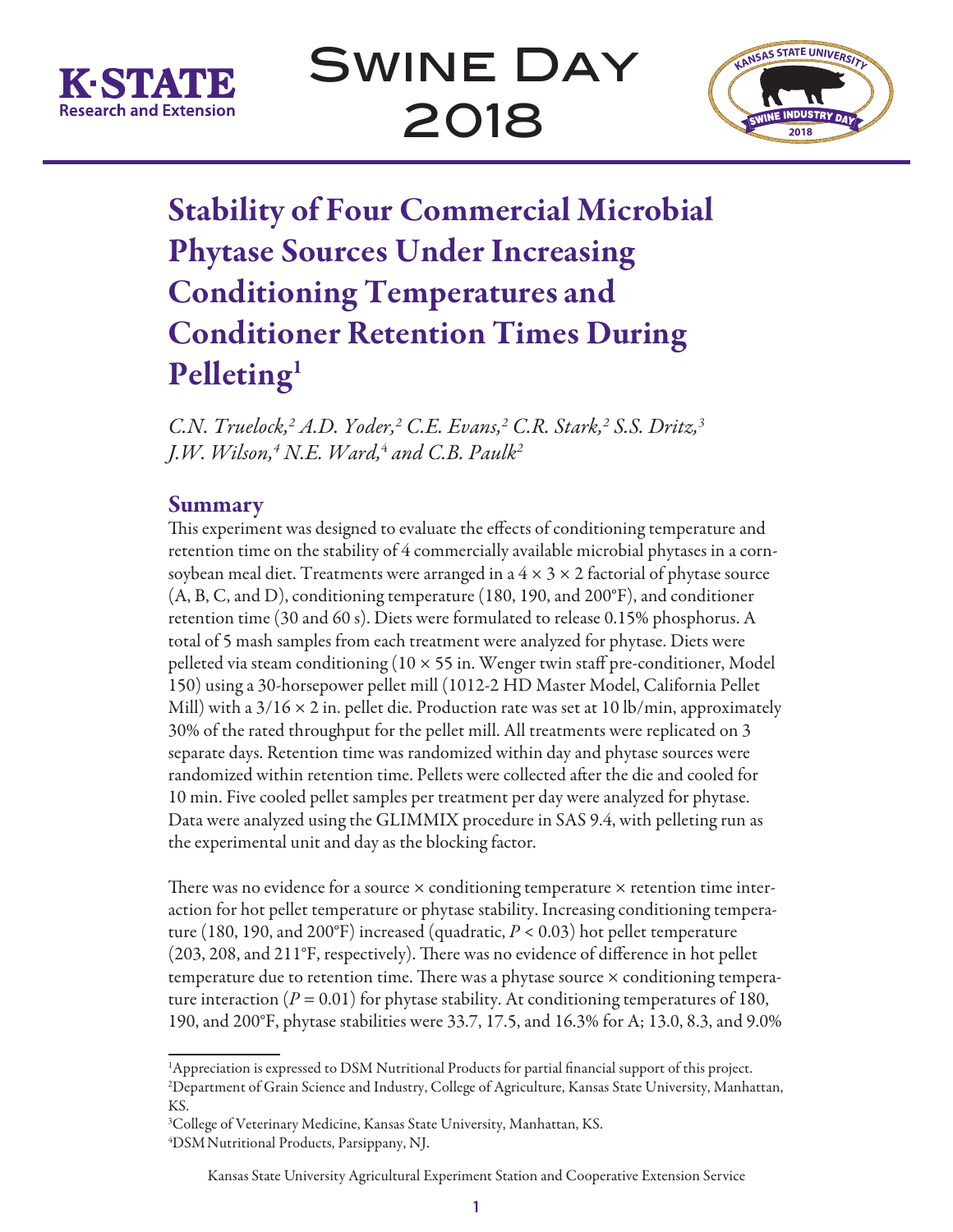for B; 24.2, 11.2, and 11.8% for C; and 20.7, 11.5, and 9.7% for D; respectively. At conditioning temperatures of 180 and 190°F, phytase A had greater ( $P < 0.05$ ) stability compared to all other sources. At 200°F, there was no evidence of difference between phytase A and C stability, but stability of phytase A was greater (*P* < 0.05) than phytase B and D. Phytase stability of B was less (*P* < 0.05) than that of the other sources when pelleted at 180°F. When pelleted at a conditioning temperature of 200°F, phytase stability was similar between phytase B, C, and D. There was no evidence of difference in phytase stability due to retention time.

Microbial phytase stability was reduced by increasing conditioning temperature, although the amount of reduction was dependent on phytase source. Additionally, a maximum phytase stability of 33% was observed with the equipment used in this study, indicating severe consequences of achieving hot pellet temperatures above 200°F.

## Introduction

Phosphorus is stored in plant tissues as phytic acid, a cyclic structure that is not easily digested by animals that lack the phytase enzyme. Limited bioavailability of phytatebound phosphorus requires nutritionists to over-formulate for phosphorus. However, microbial phytase can be used to release phytate-bound phosphorus within plant-based feed ingredients, resulting in increased phosphorus digestion and decreased phosphorus excretion.<sup>5</sup> Improved phosphorus utilization requires less phosphorus to be added to diets, simultaneously decreasing feed costs and improving performance.

Due to the growing use of phytase in pelleted diets, it is important to evaluate the effect of thermal processing on phytase stability. It is known that enzyme activity is inhibited by heat,<sup>6</sup> suggesting that steam pelleting at high conditioning temperatures may damage phytase. Therefore, this experiment was designed to evaluate the effect of conditioning temperature and retention time on the stability of 4 commercially available microbial phytase sources.

## **Procedures**

Treatments were arranged in a  $4 \times 3 \times 2$  factorial with phytase source (A, B, C, and D), conditioning temperature (180, 190, and 200°F), and conditioner retention time (30 and 60 s). To ensure diet uniformity between treatments, 8 batches of 2,000 lb of a corn-soybean meal-based diet (Table 1) without phytase were mixed in a 1-ton mixer (Hayes & Stolz, Fort Worth, TX). The first and last 100 lb of each batch were discarded to derive an 1,800-lb batch. All batches were then blended to form 8 separate 1,800 lb batches for phytase source × retention time treatments. All 3 temperature treatments were derived within each batch of feed. Each 1,800-lb batch was then mixed with the appropriate amount of phytase to release 0.15% phosphorus and sacked.

Diets were steam conditioned ( $10 \times 55$  in. Wenger twin staff pre-conditioner, Model 150) and pelleted on a 1-ton 30-horsepower pellet mill (1012-2 HD Master Model, California Pellet Mill) equipped with a  $3/16 \times 2$  in. pellet die. Production rate was set

Kansas State University Agricultural Experiment Station and Cooperative Extension Service

<sup>5</sup> Selle, P. H. and V. Ravindran. 2007. Microbial phytase in poultry nutrition. Anim. Feed Sci. Technol. 135:1-41.

<sup>6</sup> Spring, P. K. E. Newman, C. Wenk, R. Messikommer, and M. Vukic Vranjes. 1996. Effect of pelleting temperature on the activity of different enzymes. Poult. Sci. 75:357-361.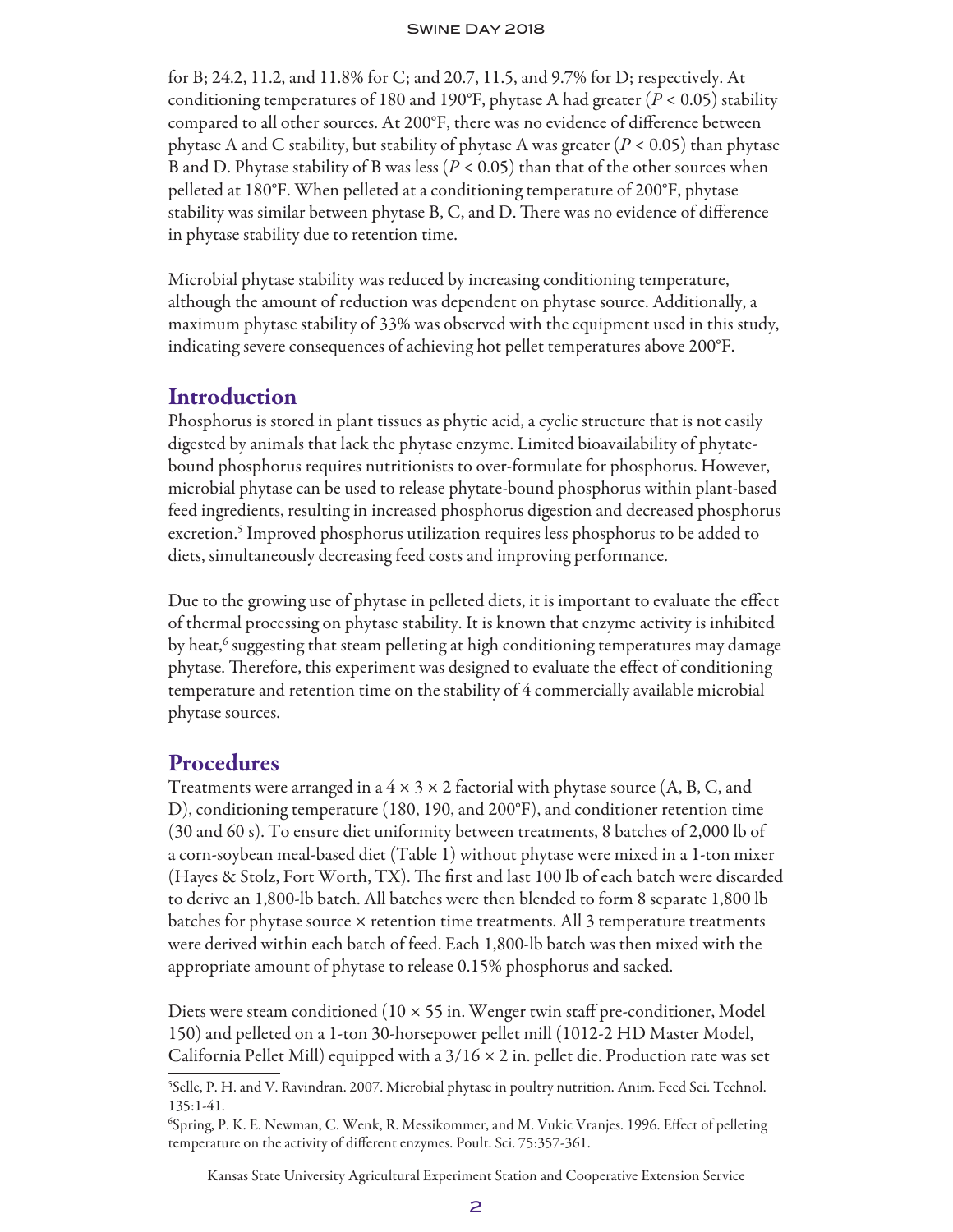at 10 lb/min, approximately 30% of the rated throughput for the pellet mill. All 24 treatments were pelleted on 3 separate days, thus achieving 3 replications per treatment. Conditioner retention times were calculated by adjusting the conditioner screw speed and dividing the amount of feed in the conditioner by the production rate. Retention time was randomized within day to ensure there were no effects of time due to environmental temperature or humidity. Phytase sources were randomized within retention time to ensure no effects of pelleting order. To begin each run, a corn-soybean meal flush diet was used to warm the mill up to 180°F. Six hundred lb of the first treatment was pelleted at all 3 conditioning temperatures (180, 190, and 200°F, respectively) for one of the two retention times. The pellet mill was then flushed again with the common corn-soybean meal diet. Once all treatments had been pelleted at the first retention time, the pellet mill was adjusted and all diets were pelleted at the second retention time. Conditioning temperature, hot pellet temperature, ambient temperature, ambient humidity, and production rate were recorded at 3 time points during each run (Table 3). Conditioning temperatures were as expected for each treatment. Average ambient temperature and humidity were 86°F and 42%, respectively, and average production rate was 10 lb/min.

Prior to pelleting, a total of 10 mash samples (500 g each) per treatment were collected from all but the first and last bag for each treatment via a grain probe. During each processing run, pellet samples were collected throughout the run and immediately placed in an experimental counter-flow cooler for 10 min. Once pellets were cool, 10 pellet samples (500 g each) per treatment were collected for analysis of phytase. All samples were sent to DSM Nutritional Products (Parsippany, NJ) for phytase analysis. Prior to analysis, mash and pellet samples were composited such that there were 5 mash and 5 pellet samples per treatment analyzed in duplicate for phytase activity according to the official AOAC method<sup>7</sup> by incubation with sodium phytate. Phytase stability was calculated as the percentage of phytase remaining in pelleted diets averaged across 5 pelleted samples compared to the initial phytase (FYT) averaged across 5 mash samples (Table 2).

Data were analyzed using the GLIMMIX procedure in SAS 9.4 (SAS Institute, Inc., Cary, NC), with pelleting run as the experimental unit and day as the blocking factor. Main effects included phytase source, conditioning temperature, and retention time. Linear and quadratic contrasts were used to evaluate the effect of conditioning temperature. Results were considered significant if  $P \leq 0.05$  and were considered marginally significant between  $P > 0.05$  and  $P \le 0.10$ .

## Results and Discussion

There was no evidence for a source  $\times$  conditioning temperature  $\times$  retention time interaction for hot pellet temperature, initial phytase, final phytase, or phytase stability. A source  $\times$  conditioning temperature interaction did not exist ( $P > 0.11$ ) for hot pellet temperature, initial or final phytase levels.

Hot pellet temperature increased (quadratic,  $P = 0.03$ ) with increasing conditioning temperature. At conditioning temperatures of 180, 190, and 200°F, hot pellet tempera-

<sup>7</sup> AOAC. 2001. AOAC Official Method 2000.12 Phytase Activity in Feed. J. AOAC Int*.* 84:629.

Kansas State University Agricultural Experiment Station and Cooperative Extension Service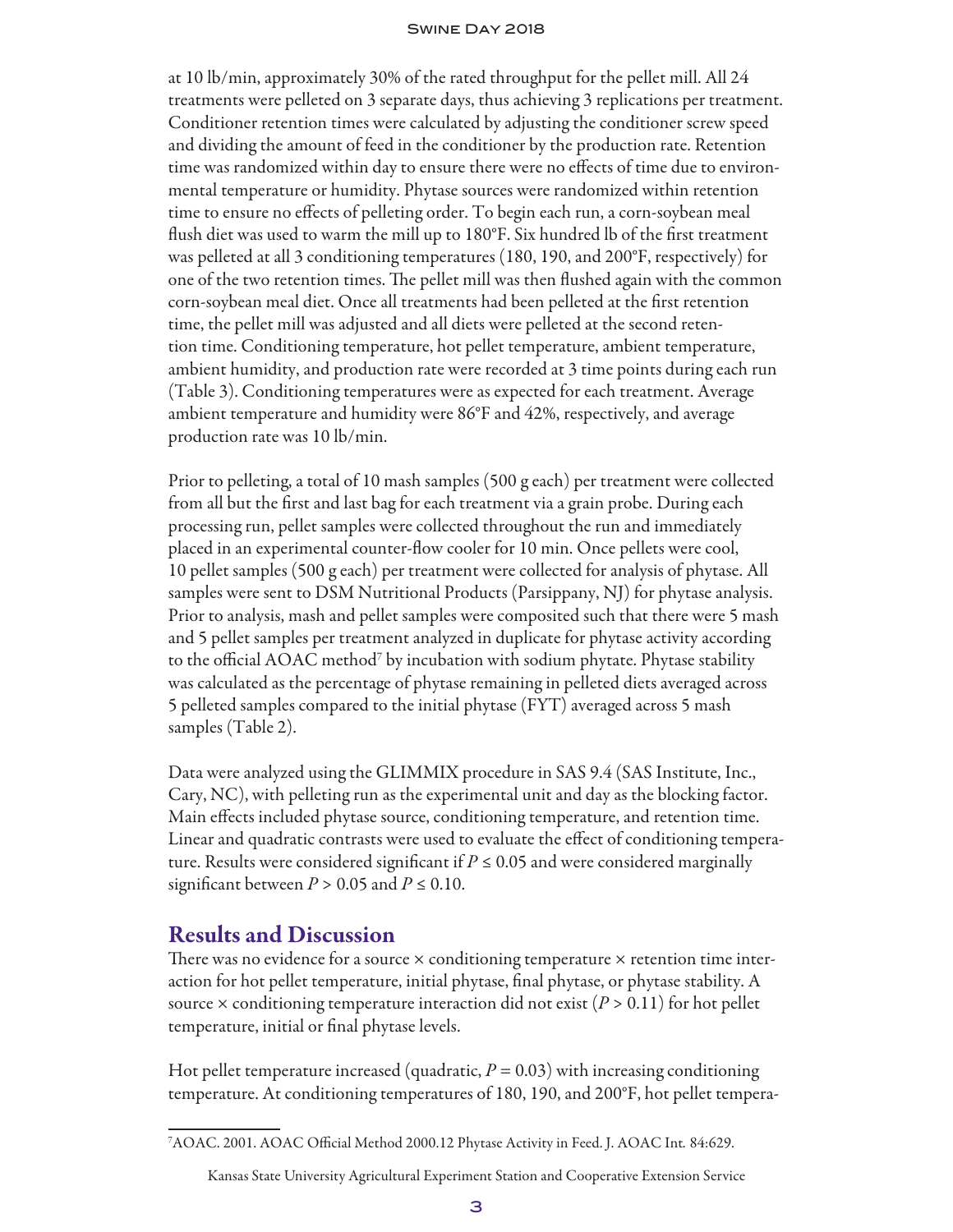tures were 202.5, 207.9, and 211.0°F, respectively. There was no evidence of difference in hot pellet temperature due to retention time or phytase source.

Main effects of phytase source were significant  $(P < 0.01)$  for initial and final phytase (Table 4). Initial phytase level in mash diets prior to pelleting was greatest for phytase B (1,131 FYT/kg) followed by phytase C (939 FYT/kg) and phytase D (790 FYT/kg) with phytase A (439 FYT/kg) being the lowest. After pelleting, phytase levels were greatest for phytase C (150 FYT/kg) and not different for phytase A, B, and D (99, 116, and 113 FYT/kg, respectively). Initial and final phytase levels were greater (*P* < 0.01) for 30 s treatments than 60 s treatments. By design, initial phytase levels were not different  $(P = 1.00)$  between conditioning temperatures.

There was a source  $\times$  conditioning temperature interaction ( $P = 0.01$ ; Figure 1) for phytase stability. At conditioning temperatures of 180 and 190°F, phytase A had greater stability compared to all other phytase sources (Table 3). At 200°F, phytase A stability was not different than phytase C, but greater than phytase B and D. At 180°F conditioning temperature, phytase stability of phytase B was less than that of the other phytase sources and not different than the stability of phytase C or D at 190 and 200°F. As conditioning temperature increased, phytase stability across all phytase sources decreased (quadratic, *P* < 0.01), with a majority of the decrease occurring from 180 to 190°F. Main effect of phytase source was significant (*P* < 0.01) for phytase stability. Across all conditioning temperatures and retention times, phytase stability was greatest for phytase A (22.5%) and least for phytase B (10.1%), with phytase C and D being intermediate (15.7 and 13.9%, respectively; Table 4). There was no evidence of difference in phytase stability  $(P = 0.11)$  due to retention time (Table 5).

Results of this experiment show that microbial phytase levels and phytase stability is reduced by increasing conditioning temperature, although the amount of reduction is dependent on phytase source. Additionally, there was no evidence that retention time affected phytase stability. The maximum phytase stability of 33% observed with equipment and production rate used in this study indicates severe consequences of achieving hot pellet temperatures above 200°F.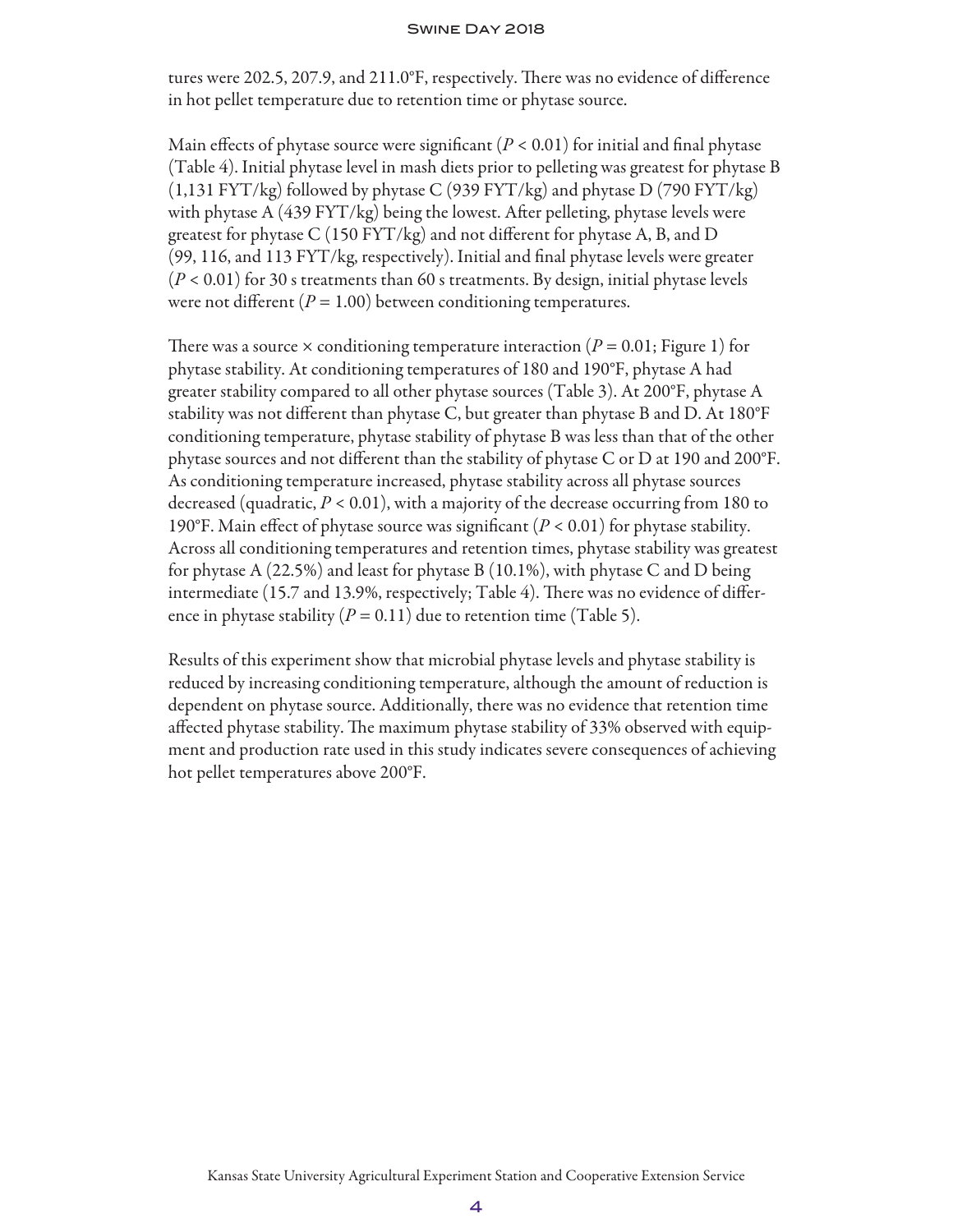| Ingredient, %                             | Diet  |
|-------------------------------------------|-------|
| Corn                                      | 54.99 |
| Soybean meal, 47% crude protein           | 37.60 |
| DDGS <sup>2</sup>                         | 4.00  |
| Choice white grease                       | 0.75  |
| Defluorinated phosphate                   | 0.66  |
| Limestone                                 | 0.95  |
| Salt                                      | 0.35  |
| L-Lysine HCl                              | 0.19  |
| DL-Methionine                             | 0.17  |
| Choline chloride                          | 0.10  |
| Vitamin trace mineral premix <sup>3</sup> | 0.25  |

Table 1. Composition of diets (as-fed basis)1

1 Phytase sources were added to the diet in place of corn and formulated to release 0.15% nPP. Phytase A was added at 20.6 g/ton, phytase B at 45.9 g/ton, phytase C at 9.5 g/ton, and phytase D at 41.2 g/ton. 2 DDGS = distillers dried grains with solubles.

<sup>3</sup>Provided per lb of diet; vitamin A, 1,400,000 IU; vitamin D<sub>3</sub>, 500,000 IU; vitamin E, 3,000 IU; vitamin B<sub>12</sub>, 2 mg; menadione, 150 mg; riboflavin, 1,200 mg; thiamine, 200 mg; D-pantothenic acid, 1,200 mg; niacin, 5,000 mg; vitamin B<sub>6</sub>, 250 mg; folic acid, 125 mg; choline, 70,000 mg; biotin, 6 mg.

| Table 2. Analyzed phytase levels in mash samples of diets containing 4 commercially available |  |
|-----------------------------------------------------------------------------------------------|--|
| microbial phytase sources prior to pelleting <sup>1</sup>                                     |  |

| Retention time:                                          | 30 s |           |      |      | 60 s |       |      |      |
|----------------------------------------------------------|------|-----------|------|------|------|-------|------|------|
| Phytase source: A                                        |      |           |      |      |      |       |      |      |
| Initial phytase, <sup>2</sup> FYT/kg 426 1,217 1,058 854 |      |           |      |      | 453  | 1,045 | 820  | 725  |
| $CV3$ %                                                  |      | 17.6 27.3 | 14.0 | 43.4 | 17.4 | 26.1  | 19.8 | 43.5 |

1 Four commercial microbial phytase sources (A, B, C, and D) were added to a corn-soybean meal diet. Diets were mixed as 8 separate 1,800 lb batches.

2 Phytase sources were added to the diet in place of corn and formulated to release 0.15% nPP.

3 A total of 30 mash samples (500 g each) were collected within each batch. Pairs of mash samples were combined such that 15 separate mash samples for each batch were analyzed for initial phytase levels according to the official AOAC method. Phytase results were averaged within source × retention time treatments (total of 15 samples). CV was then calculated using the following equation,  $CV = (FYT$  standard deviation of 15 samples  $\div$  mean FYT of 15 samples)  $\times$  100.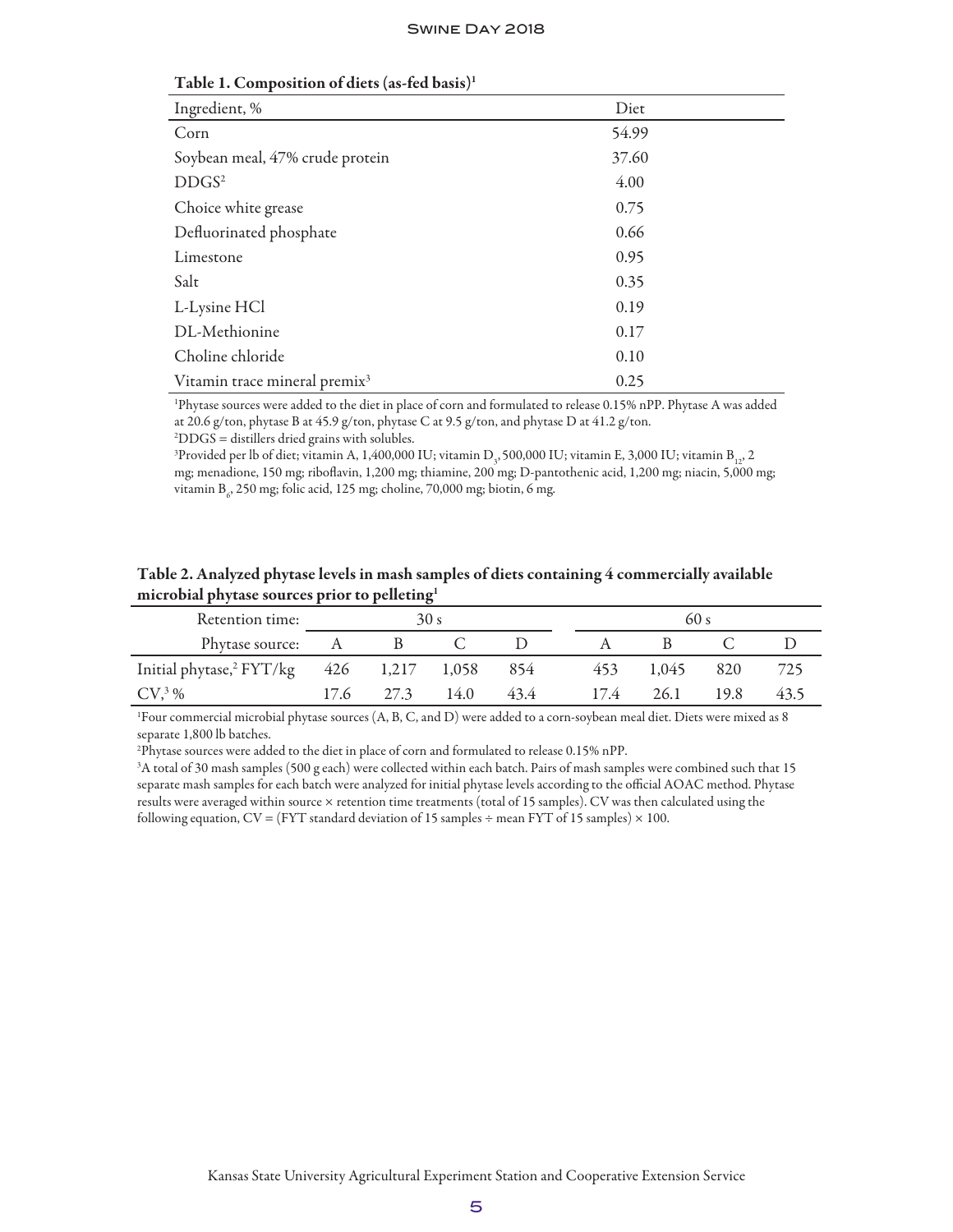|                                   |                    | Phytase source   |                    | Probability, $P <$   |                  |                      |
|-----------------------------------|--------------------|------------------|--------------------|----------------------|------------------|----------------------|
| Item                              | A                  | B                | C                  | $\mathbf D$          | SEM <sup>2</sup> | Source $\times$ temp |
| Hot pellet temperature, °F        |                    |                  |                    |                      |                  |                      |
| 180                               | 204.5              | 202.2            | 202.7              | 200.7                | 0.83             | 0.11                 |
| 190                               | 207.3              | 208.3            | 208.2              | 207.7                |                  |                      |
| 200                               | 211.2              | 211.5            | 210.0              | 211.3                |                  |                      |
| Initial phytase, FYT/kg           |                    |                  |                    |                      |                  |                      |
| 180                               | 439                | 1,131            | 939                | 790                  | 98.2             | 1.00                 |
| 190                               | 439                | 1,131            | 939                | 790                  |                  |                      |
| 200                               | 439                | 1,131            | 939                | 790                  |                  |                      |
| Final phytase, FYT/kg             |                    |                  |                    |                      |                  |                      |
| 180                               | 148                | 150              | 231                | 170                  | 22.1             | 0.34                 |
| 190                               | 77                 | 98               | 105                | 92                   |                  |                      |
| 200                               | 73                 | 100              | 113                | 76                   |                  |                      |
| Phytase stability, <sup>3</sup> % |                    |                  |                    |                      |                  |                      |
| 180                               | 33.7 <sup>a</sup>  | $13.0$ def       | $24.2^{b}$         | 20.7 <sup>bc</sup>   | 1.86             | 0.01                 |
| 190                               | 17.5 <sup>cd</sup> | 8.3 <sup>f</sup> | 11.2 <sup>f</sup>  | $11.5$ <sup>ef</sup> |                  |                      |
| 200                               | $16.3$ de          | 9.0 <sup>f</sup> | 11.8 <sup>ef</sup> | 9.7 <sup>f</sup>     |                  |                      |

| Table 3. Phytase stability of 4 commercially available microbial phytase sources in diets |  |  |
|-------------------------------------------------------------------------------------------|--|--|
| pelleted at 3 conditioning temperatures <sup>1</sup>                                      |  |  |

1 Four commercial microbial phytase sources (A, B, C, and D) were added to a corn-soybean meal diet and steam pelleted (10 in. width × 55 in. length Wegner twin staff pre-conditioner, Model 150) at 3 conditioning temperatures (180, 190, and 200°F) and 2 retention times (30 and 60 s) on a 1-ton 30-horsepower pellet mill (1012-2 HD Master Model, California Pellet Mill) with a 3/16 in. × 2 in. pellet die over 3 days of replication. 2 Pooled standard error of least squares means (*n* = 3).

3 Phytase stability was calculated as the percentage of phytase (FYT) remaining in pelleted diets compared to initial phytase analyzed in the mash samples.

a,b,c,d,e,fMeans without a common superscript differ  $(P < 0.05)$ .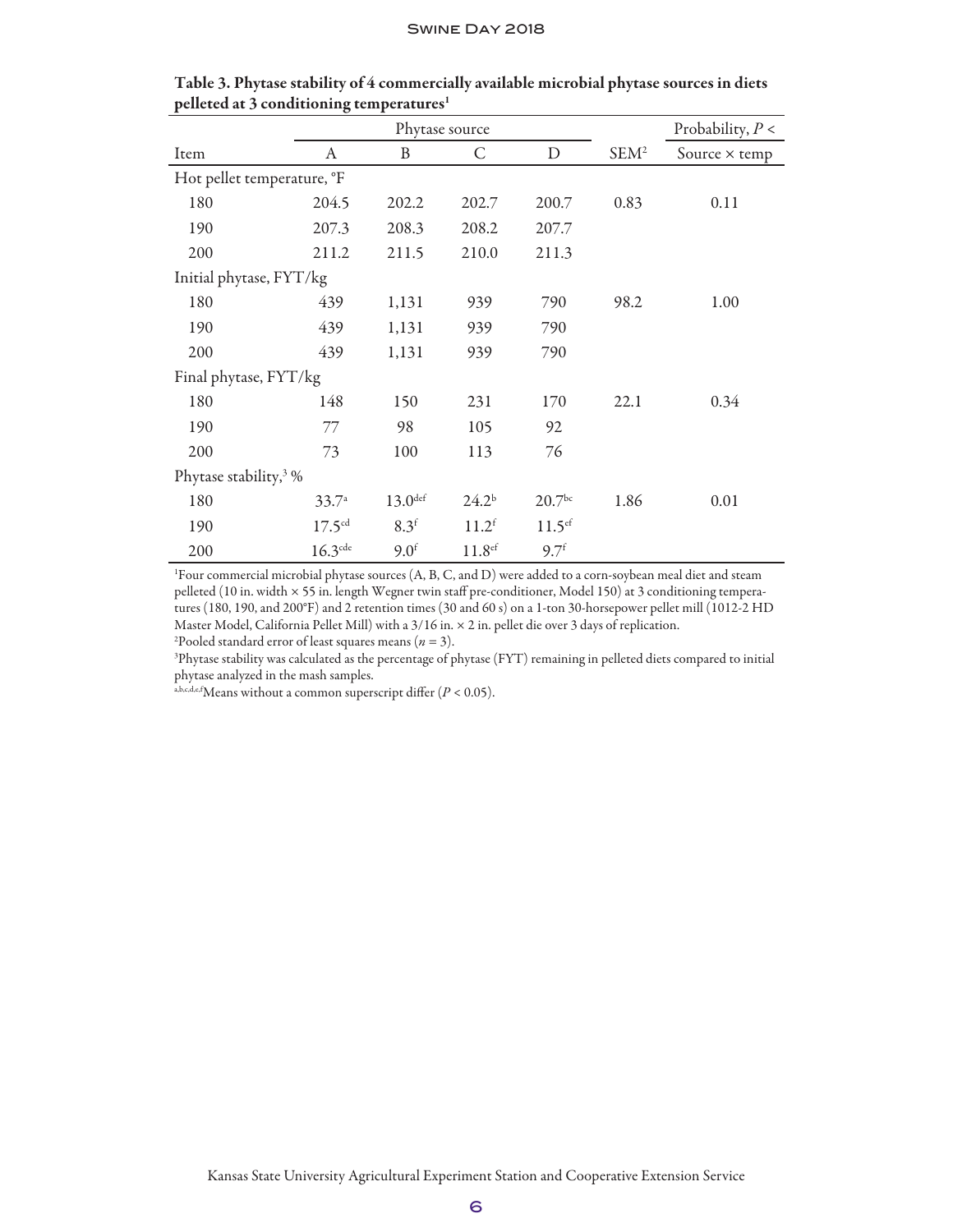|                                   |                  | Phytase source       |                  | Probability, $P <$ |                  |        |
|-----------------------------------|------------------|----------------------|------------------|--------------------|------------------|--------|
| Item                              |                  |                      |                  |                    | SEM <sup>2</sup> | Source |
| Hot pellet temperature, °F        | 207.7            | 207.3                | 206.9            | 206.6              | 0.48             | 0.39   |
| Initial phytase, FYT/kg           | 439 <sup>d</sup> | $1,131$ <sup>a</sup> | 939 <sup>b</sup> | 790 <sup>c</sup>   | 86.6             | 0.01   |
| Final phytase, FYT/kg             | 99b              | $116^{b}$            | $150^{\circ}$    | $113^{b}$          | 17.5             | 0.01   |
| Phytase stability, <sup>3</sup> % | $22.5^{\circ}$   | 10.1 <sup>c</sup>    | $157^{\rm b}$    | 13.9 <sup>b</sup>  | 1.21             | 0.01   |

Table 4. Main effects of phytase stability of 4 commercially available microbial phytase sources in diets pelleted at 2 retention times and 3 conditioning temperatures<sup>1</sup>

1 Four commercial microbial phytase sources (A, B, C, and D) were added to a corn-soybean meal diet and steam pelleted (10 in. width × 55 in. length Wegner twin staff pre-conditioner, Model 150) at 3 conditioning temperatures (180, 190, and 200°F) and 2 retention times (30 and 60 s) on a 1-ton 30-horsepower pellet mill (1012-2 HD Master Model, California Pellet Mill) with a 3/16 in. × 2 in. pellet die over 3 days of replication.

2 Pooled standard error of least squares means (*n* = 3).

3 Phytase stability was calculated as the percentage of phytase (FYT) remaining in pelleted diets compared to initial phytase analyzed in the mash samples.

a,b,c,dMeans within a row without a common superscript differ  $(P < 0.05)$ .

Table 5. Main effects of retention time and conditioning temperature on phytase stability of 4 commercially available microbial phytase sources in diets pelleted at 2 retention times and 3 conditioning temperatures<sup>1</sup>

|                                    | Retention time, s |                  |                  | Conditioning temp, °F |       |       |            |           | Probability, $P <$ |           |
|------------------------------------|-------------------|------------------|------------------|-----------------------|-------|-------|------------|-----------|--------------------|-----------|
| Item                               | 30                | 60               | SEM <sup>2</sup> | 180                   | 190   | 200   | <b>SEM</b> | Retention | Linear             | Ouadratic |
| Hot pellet temperature, °F         | 207.1             | 207.1            | 0.34             | 202.5                 | 207.9 | 211.0 | 0.41       | 0.95      | 0.01               | 0.03      |
| Initial phytase, FYT/kg            | 889a              | $761^b$          | 83.5             | 825                   | 825   | 825   | 85.1       | 0.01      | .00                | 1.00      |
| Final phytase, FYT/kg              | $135^{\circ}$     | 104 <sup>b</sup> | 16.1             | 175                   | 93    | 90    | 16.8       | 0.01      | 0.01               | 0.01      |
| Phytase stability, $\frac{3}{2}$ % | 16.4              | 14.8             | 0.98             | 22.9                  | 12.1  | L1.7  | l.10       | 0.11      | 0.01               | 0.01      |

1 Four commercial microbial phytase sources (A, B, C, and D) were added to a corn-soybean meal diet and steam pelleted (10 in. width × 55 in. length Wegner twin staff pre-conditioner, Model 150) at 3 conditioning temperatures (180, 190, and 200°F) and 2 retention times (30 and 60 s) on a 1-ton 30-horsepower pellet mill (1012-2 HD Master Model, California Pellet Mill) with a 3/16 in. × 2 in. pellet die over 3 days of replication.

2 Pooled standard error of least squares means (*n* = 3).

3 Phytase stability was calculated as the percentage of phytase (FYT) remaining in pelleted diets compared to initial phytase analyzed in the mash samples. <sup>a,b</sup>Means within a row without a common superscript differ  $(P < 0.05)$ .